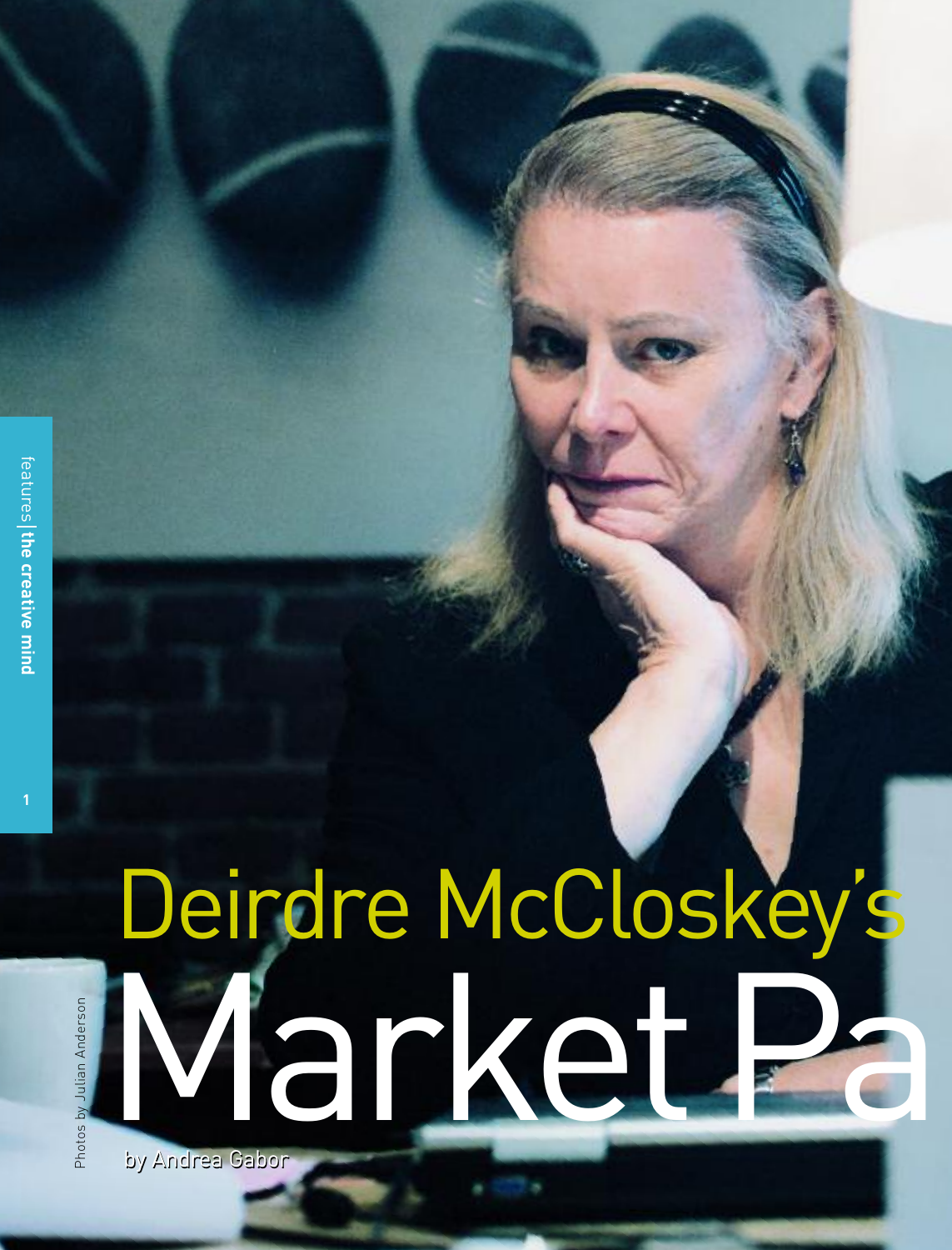**2**

**An idiosyncratic economist preaches the innate morality of business.**

# th to Virtue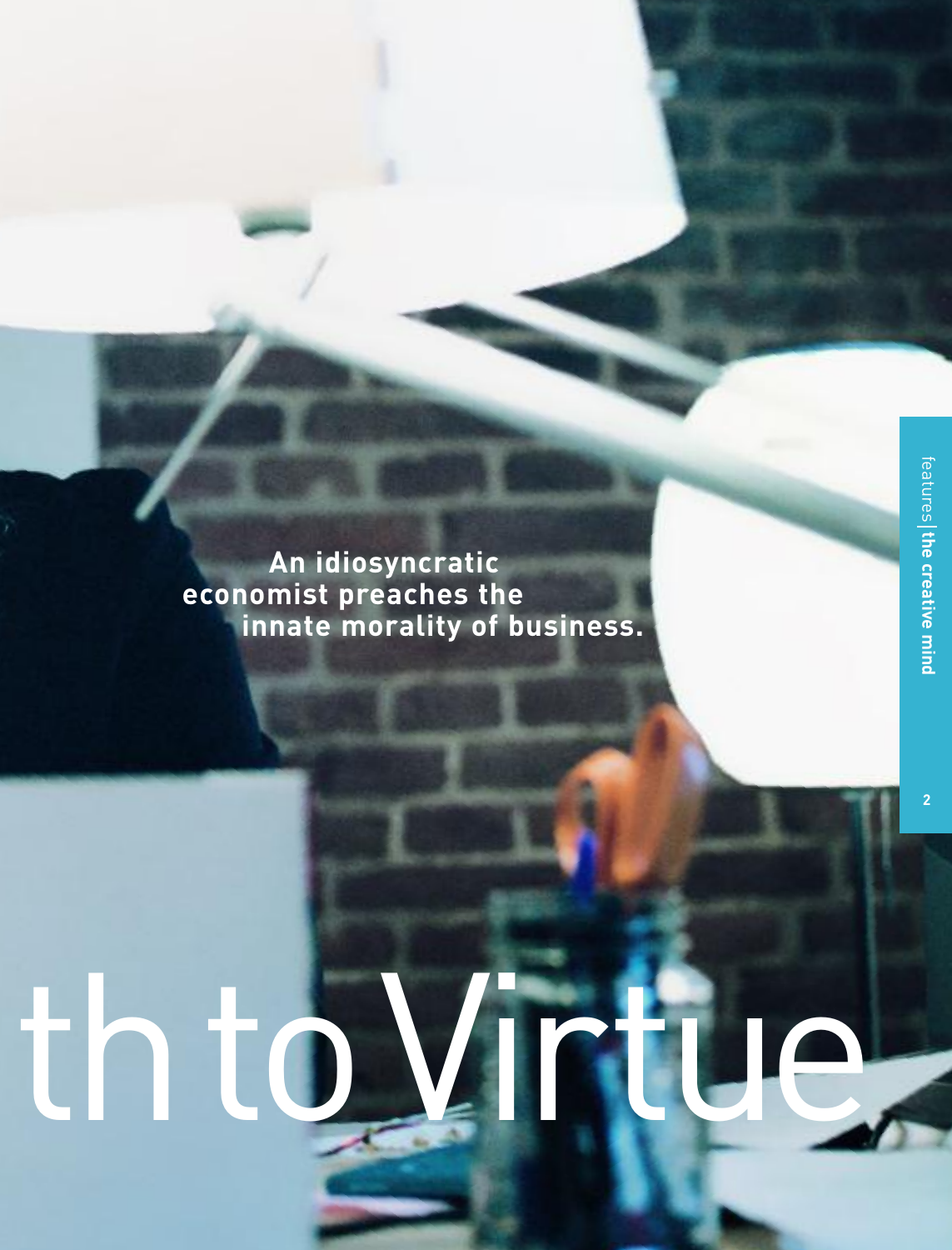### **Andrea Gabor**

(aagabor@aol.com) is the author of several books, including *The Capitalist Philosophers: The Geniuses of Modern Business — Their Lives, Times, and Ideas* (Three Rivers Press, 2002). She is a professor of business journalism at Baruch College/CUNY.

# **Economists are famously abstract: They seem to**

prefer to examine the world through the lens of elegant mathematical models. But Deirdre McCloskey, a professor of economics, English, and history at the University of Illinois at Chicago, has become one of the most prominent and unorthodox voices in her field by attacking that tendency head-on. She routinely questions the discipline's most fundamental assumptions.

Now she is raising the stakes with a wholesale challenge to her profession, one that questions long-held interpretations of laissez-faire economics. Her new book, *The Bourgeois Virtues: Ethics for an Age of Commerce* (University of Chicago Press, 2006), is the first in a planned four-volume apologia of capitalism. Rather than laying out the standard defense of free markets, Professor McCloskey's work, an ambitious survey of the history of capitalism from Plato to social critic Barbara Ehrenreich, argues that it is a far more ethical system than either its advocates or its disparagers recognize. The hoary contention that capitalism is based solely on utilitarian self-interest is wrong and misses a critical ingredient for economic success. Markets grow in what Professor McCloskey calls "ethical soil." Many economists now accept that virtues support the market; she upends that notion to declare, "The market supports the virtues." In other words, capitalism not only thrives in an atmosphere of prudence, temperance, and justice, but also can foster those qualities and other moral virtues, including love.

The "bourgeois" alluded to in the book's title is the citizen or businessperson in a capitalist society. The seven virtues she identifies are drawn from the classical and the Christian traditions; they meld the philosophical, the religious, and the commercial.

In an era when executives are trying to figure out how to succeed as they face constraints on all sides from regulations such as Sarbanes-Oxley, on the one hand, and a relentlessly competitive global market, on the other — Deirdre McCloskey points to a seemingly counterintuitive solution. She agrees with the contention, put forth by the corporate social responsibility movement, that doing right by the customer and the community is the surest path to doing well. She acknowledges that many companies embrace this approach during good times, and quickly abandon it as an unaffordable luxury during bad times.

But Professor McCloskey's reasoning, based on an analysis of economic history, is novel: Companies do well in the long run *only* by doing good. Nobility of character is a core requirement for business success. If executives were more conscious of that — if they operated with integrity, focused on the customer, and were more sensitive to the needs of all stakeholders — their companies could be more profitable and have greater impact. At their best, she says, businesspeople often promote virtues in ways they may not even realize. Their actions and transactions can actually model virtue; the right kind of acquisition can exemplify Professor McCloskey's ideals of prudence, justice, courage, and hope. As she writes in the foreword to *The Bourgeois Virtues,* "we sometimes become good by doing well."

# **Equal-Opportunity Iconoclast**

Deirdre McCloskey, age 63, has long embraced contradiction. She is both a prominent economist and a leading critic of her profession. She has traveled the political spectrum: first a Marxist student at Harvard, then a Keynesian, and, eventually, a libertarian who landed in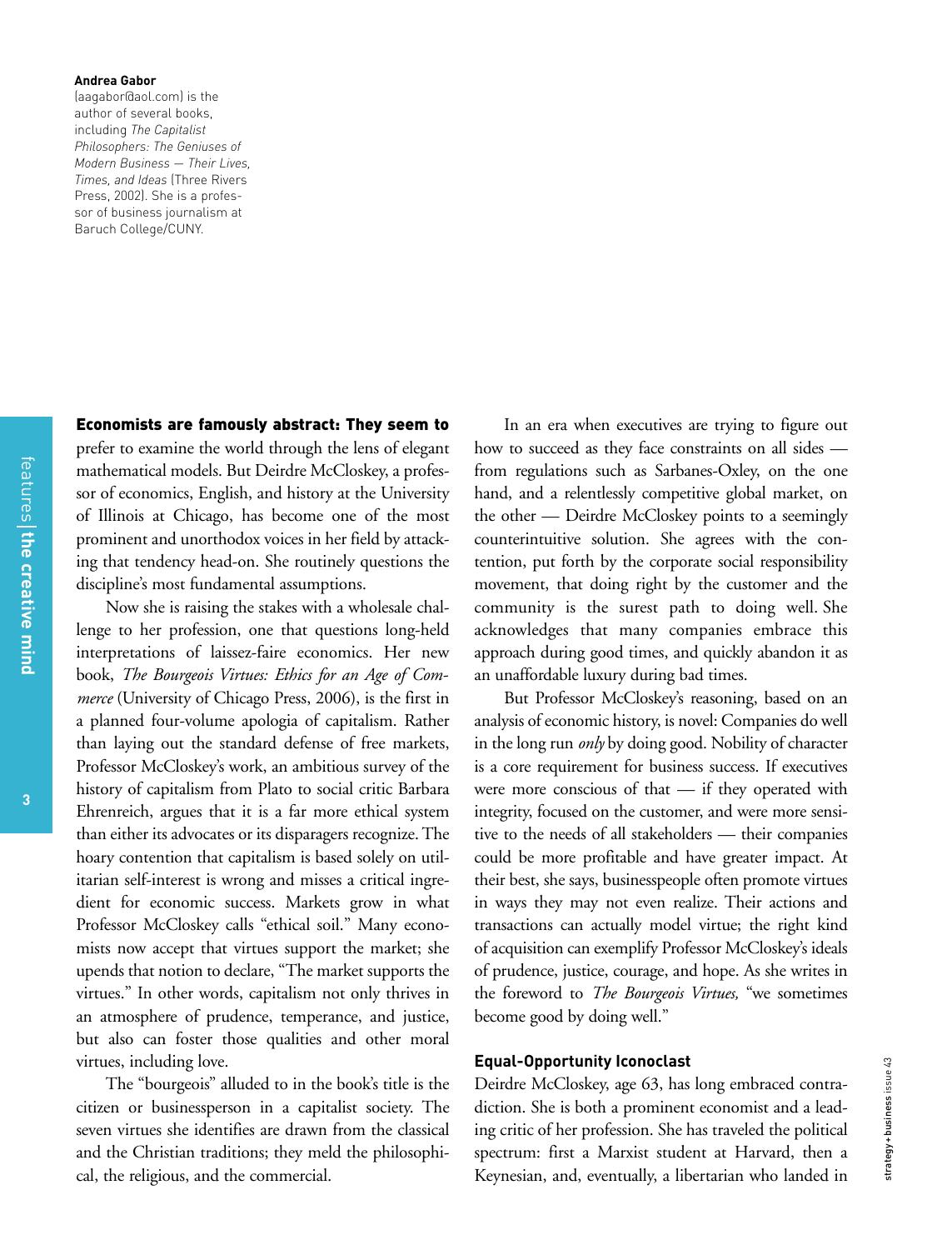the economics department at the University of Chicago. She produces work of epic sweep, even as she burrows deep into the arcana of her discipline. With *The Bourgeois Virtues* making its debut, she is seeking a publisher for *Size Matters,* a polemic against the widespread use of statistical significance testing in economic analysis. But perhaps the most dramatic example of Professor McCloskey's fearlessness is that she started life as a *he.* Having made a successful career as Donald McCloskey, the economist underwent sexual reassignment in the 1990s and emerged as a woman. Along the way, Deirdre has challenged many of the economic, philosophical, and religious axioms that Donald held dear — all without losing a step professionally.

Professor McCloskey is one of "the broadest-gauged intellectuals I know," says Robert Fogel, a Nobel laureate who was Professor McCloskey's mentor at the University of Chicago. "There are one or two in my generation that are her match," he adds. Indeed, her intellectual journey has taken her through rhetoric, philosophy, the classics, and literature. By bringing a multidisciplinary approach to the study of economics, Professor McCloskey is hoping to inspire a change in the profession at large so that it better reflects society and can be more useful in solving complex human problems. Professor Fogel notes, "Everything that Deirdre has touched is interesting. It's insightful. It's provocative. Even if I don't agree with it, I have to worry about it."

Professor McCloskey's reputation is built on disputing the status quo. In the 1960s and 1970s, Donald McCloskey helped pioneer the field of cliometrics, an approach applying quantitative analysis to the study of economic history. In the 1985 book *The Rhetoric of Economics*, he issued a challenge to the economic formalists, the "Samuelsonians" whose mathematical models and abstract theory dominated the discipline's mainstream*.* Persuasion, he said, is as influential as so-called scientific analysis in shaping economic discourse. Though it remains outside the prevailing current of economic thought, *Rhetoric* is now considered a classic text in the field. Stanley Fish, the eminent social and literary theorist who brought Professor McCloskey to the University of Illinois in 1999, calls her an "intellectually curious and capacious" thinker along the lines of Thomas Kuhn in science or Richard Rorty in philosophy; she has raised fundamental questions about the underlying protocols, assumptions, and hard-science credentials of economics.

Through the breadth and depth of Professor

McCloskey's work and prodigious writings runs a commitment to pragmatism and empirical research. She insists on embracing the messy complexities of human behavior, rather than relying on what she sees as the simplistic theoretical lens of modern economics. In her broadest critiques, she rails against the caricature of "economic man" — a self-interested hunter-gatherer whose only motivation is accumulation — that has been the mainstay of capitalist economics since Hobbes and Bentham. "Surely there is an opportunity to get rid of that great stick of a character, *Homo economicus,* and to replace him with somebody real, like Madame Bovary," wrote Professor McCloskey in *The Rhetoric of Economics.*

In *The Rhetoric of Economics*, Professor McCloskey also suggested that modern economics is based on a fundamental misunderstanding of the role that "rationalism" plays in the intellectual roots of capitalism. This misunderstanding has led both capitalism's critics and its defenders to the reductive misunderstanding of capitalism as a purely utilitarian, amoral system that glorifies personal gain at the expense of societal cooperation. Such a view, Professor McCloskey says, is dangerously wrong because it prevents capitalism from achieving its potential to foster virtue and economic growth.

Today, as scandals play out across the business pages, the view of capitalism as an engine of virtue feels counterintuitive to many. Such writers as Jack Bogle, founder of the Vanguard group of funds, pollster Daniel Yankelovich, and ethicist Lynn Sharp Paine have recently taken up the subject of corporate behavior. The premise of most of their work is that the greed inherent in the market must be tamed by outside forces (either laws or norms). In contrast, Professor McCloskey notes in *The Bourgeois Virtues* that classical capitalism, as envisioned by Adam Smith, has the seeds of morality already embedded in it and that no economic system is inherently good or evil. "The Capitalist Man in his worst moment is greedy," writes Professor McCloskey. "And so are you and I. And so, I note, is Socialist Man, in more than his worst moments."

The question, she says, is not whether greed is natural — or even good — but whether it adequately explains capitalist behavior. After all, commerce is as old as human civilization. Yet only in the last few hundred years has commerce, as it has developed in capitalist democracies, created richer societies governed by the rule of law. Those societies are better than the alternatives, argues Professor McCloskey, noting that since 1800, as the amount of goods and services produced and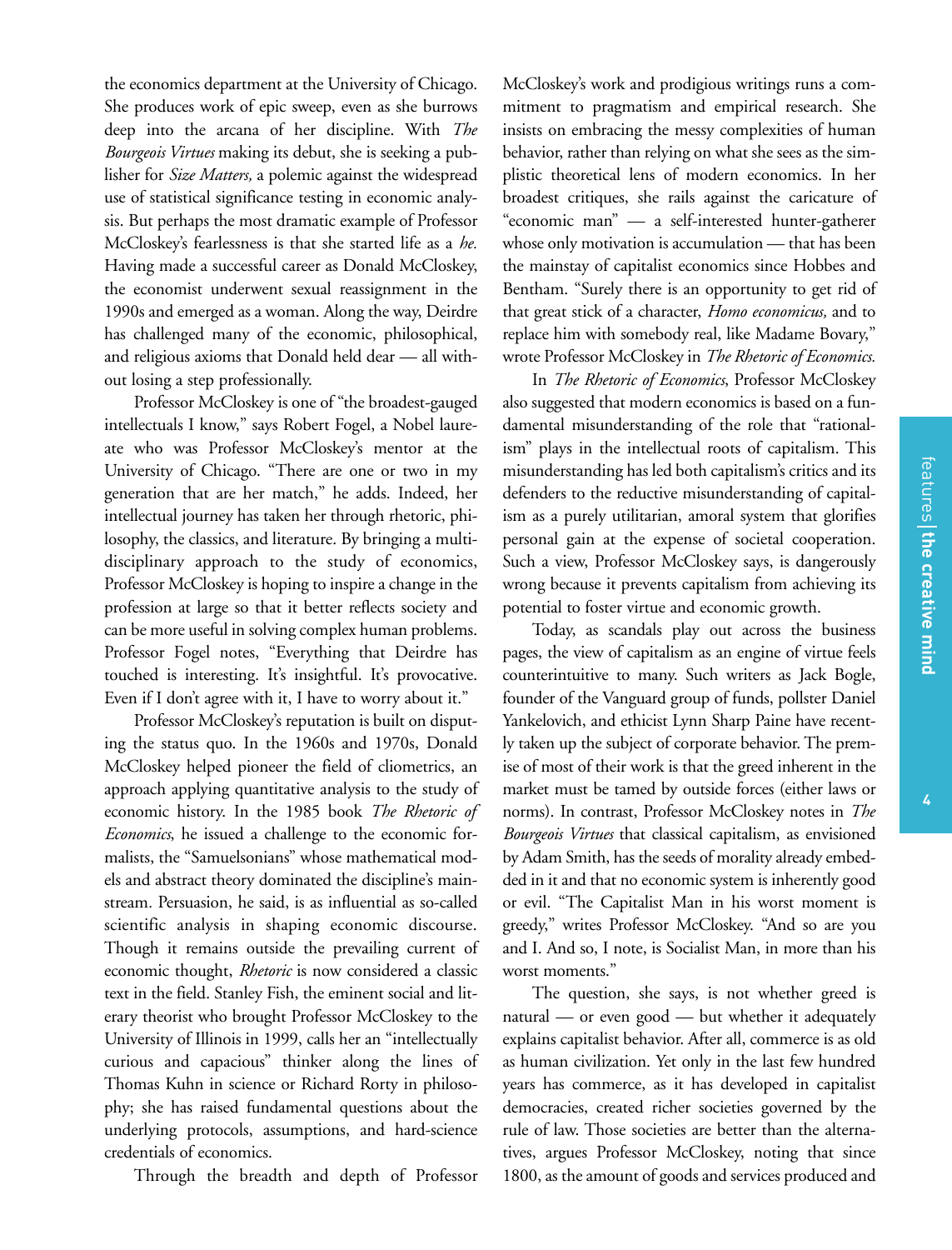# **The question is not whether greed is natural — or even good — but whether it adequately explains capitalist behavior.**

consumed worldwide has risen eightfold, capitalism has emancipated women and slaves and, in most respects, contributed to societal freedom.

In Professor McCloskey's view, capitalism has made most people in the West better off. Instead of laboring in miserable conditions, most Americans and Europeans enjoy their work. Capitalism, she writes, has fostered "the doctor's love for healing…the engineer's for building…the soldier's for the fatherland…the economic scientist's for the advance of economic science."

None of this is new, says Professor McCloskey. Adam Smith was the first to posit that love of fellow humans is, contrary to the thinking of modern economists, not equivalent to self-love. Professor McCloskey recalls a famous passage in Smith's *The Theory of Moral Sentiments,* in which he asks why a person might sacrifice a finger to save an entire race of people: "What is it…which prompts the generous upon all occasions, and the mean upon many to sacrifice their own interests to the greater interests of others? It is not…that feeble spark of benevolence…. It is reason, principle, conscience, the inhabitant of the breast…. The natural misrepresentations of self-love can be corrected only by the eye of this impartial spectator."

Professor McCloskey reminds her readers that Adam Smith was a professor of moral philosophy who believed, as she puts it, in a "balanced set of virtues" and based his assumptions about capitalism on that balanced set of beliefs. But the belief in an ethical framework of Aristotelian and Christian virtues was replaced, in the 19th century, by utilitarianism — the view that the good is what brings the greatest happiness to the greatest number of people. From utilitarianism came the emphasis on material values that underlies laissez-faire economics.

Professor McCloskey calls for a return to the more nuanced Smithian view of capitalism — one that incorporates the S-values (*s* for sacred and sympathy), which she says account for the less "rational" workings of commerce, such as conversation, negotiation, and trust. These S-values, in combination with the P-values of profit and prudence, help explain how capitalism works at its best. From these values spring the bourgeois virtues of trust, which enabled early financiers from the Medicis to the Rothschilds to flourish (the word *credit,* notes Professor McCloskey, is rooted in the Latin word for trust), and community-mindedness, which led ship owners to voluntarily pay fees for the support of private lighthouses in pre-19th-century Britain. Other historical examples of bourgeois virtue include tithing, which prompted most middle-class 19th-century Americans to give 10 percent of their incomes to charity. Similarly, in 17th-century Amsterdam, the public purse supported 10 percent of the population.

"Smith got it right and the later economists and calculators have got it wrong," writes Professor McCloskey. "You can't run on prudence and profit alone a family or a church or a community or even — and this is the surprising point — a capitalist economy."

Politically, Professor McCloskey regards herself as an ardent but atypical libertarian. She abhors government, not because she regards it as overbearing but because it has not done a good job of helping to alleviate the plight of the poor. She supports steep inheritance taxes, state-financed early childhood education, and a regular stipend for citizens (like that recently proposed by writer Charles Murray) instead of Social Security. She writes: "I would nonetheless have to note with Robert Nozick that the taxes to pay for…ideas, good or bad, are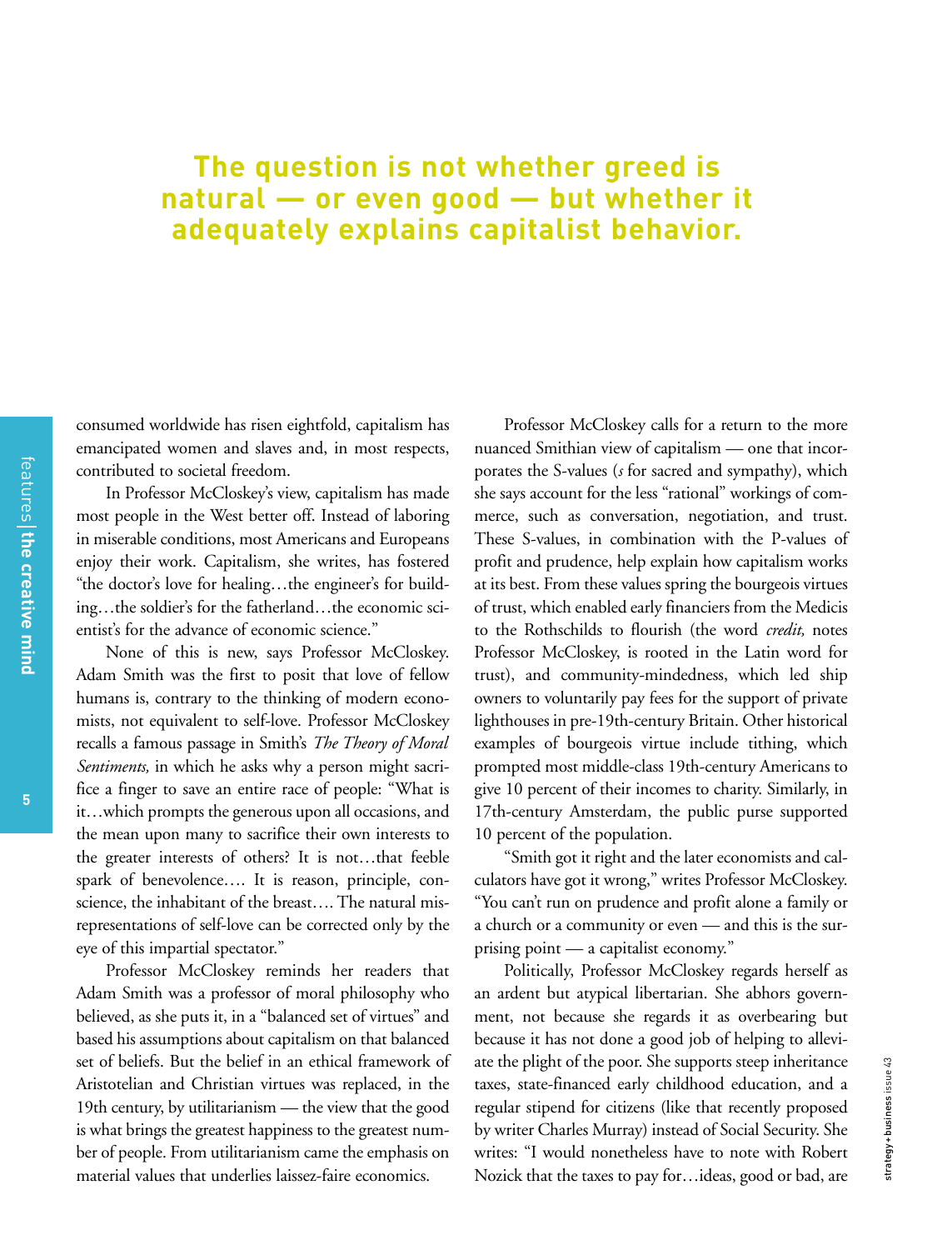a kind of slavery. But I would be a more cheerful slave if my masters…were actually the poor."

According to Professor McCloskey, the better that government works, the more likely it is to be hijacked by special interests that serve the wealthy. There is a middle ground, she says, between communitarianism and unbridled individualism, one that recognizes "a positive duty to be a good bourgeois.… Placing duties ahead of rights comes naturally to a burgher of Delft or to a citizen of Rapid City," she writes in *The Bourgeois Virtues.*

# **Finding Herself**

Professor McCloskey's intellectual journey began in the 1960s at Harvard, where Donald McCloskey, the son of a Harvard professor, was a left-leaning undergraduate and graduate student. His pioneering work with cliometrics to explain British economic history drew the attention of Robert Fogel of the University of Chicago and led to a faculty appointment there. In Chicago, Professor McCloskey became a proponent of a rational and utilitarian view of both man and markets, and his ideas flourished in an atmosphere of academic eclecticism and intensity. Professor McCloskey ate lunch regularly with the finance pioneers in the business school, including Fischer Black, Eugene Fama, and Merton Miller, whose ideas about risk and portfolio balance influenced the work that won Professor McCloskey tenure: He studied the geographically scattered holdings of British peasants prior to the enclosure movement of the 17th and 18th centuries — a seemingly irrational arrangement that forced farmers to walk long distances and exposed them to the "externalities" of the farmers who managed neighboring plots. (For example, if a farmer failed to weed his own plots, the weeds might encroach on the surrounding properties.) Yet Professor McCloskey discovered that scattered plots proved to be a sensible form of risk insurance; a diversified portfolio of lands could insulate individuals from disaster due to variable soil and weather conditions.

By the time Donald McCloskey had won tenure in the mid-1970s, he'd already started building his reputation as a gadfly. While agreeing with many of the substantive positions of his colleagues, Professor McCloskey came to view their methods as narrow and their certitude as suspect. "They'd base an argument on the premise that such-and-so industry is perfectly competitive," recalls Professor McCloskey. "And I got to be a pain in the neck in seminars by asking, 'How do you know that this industry is perfectly competitive? What's your evi-

# **Deirdre McCloskey's Seven Bourgeois Virtues**

- **1 Prudence** not just to buy low and sell high, but "to trade rather than to invade, to calculate the consequences, to pursue the good with competence."
- **2 Temperance** "to save and accumulate, of course. But it is also the temperance to educate oneself in business and in life, to listen to the customer humbly, to resist the temptations to cheat, to ask quietly whether there might be a compromise here."
- **3 Justice** "to insist on private property honestly acquired. But it is also the courage to pay willingly for good work, to honor labor, to break down privilege, to value people for what they can do rather than for who they are, to view success without envy."
- **4 Courage** "to venture on new ways of business. But it is also the courage to overcome the fear of change, to bear defeat unto bankruptcy, to be courteous to new ideas, to wake up next morning and face work with cheer."
- **5 Love** "to care for employees and partners and colleagues and customers and fellow citizens, to wish well of humankind, finding human and transcendent connection in the marketplace."
- **6 Faith** "to honor one's community of business. But it is also the faith to build monuments to the glorious past, to sustain traditions of commerce, of learning, of religion."
- **7 Hope** "to imagine a better machine. But it is also the hope to see the future as something other than stagnation or eternal recurrence, to infuse the day's work with purpose, seeing one's labor as a glorious calling."

Source: Deirdre N. McCloskey, *The Bourgeois Virtues: Ethics for an Age of Commerce* (University of Chicago Press, 2006)

dence?' And they'd look at me cross-eyed."

By the late 1970s, Professor McCloskey had begun to have doubts about economics as it was practiced at the University of Chicago and other elite institutions. He had become suspicious, as his friend and fellow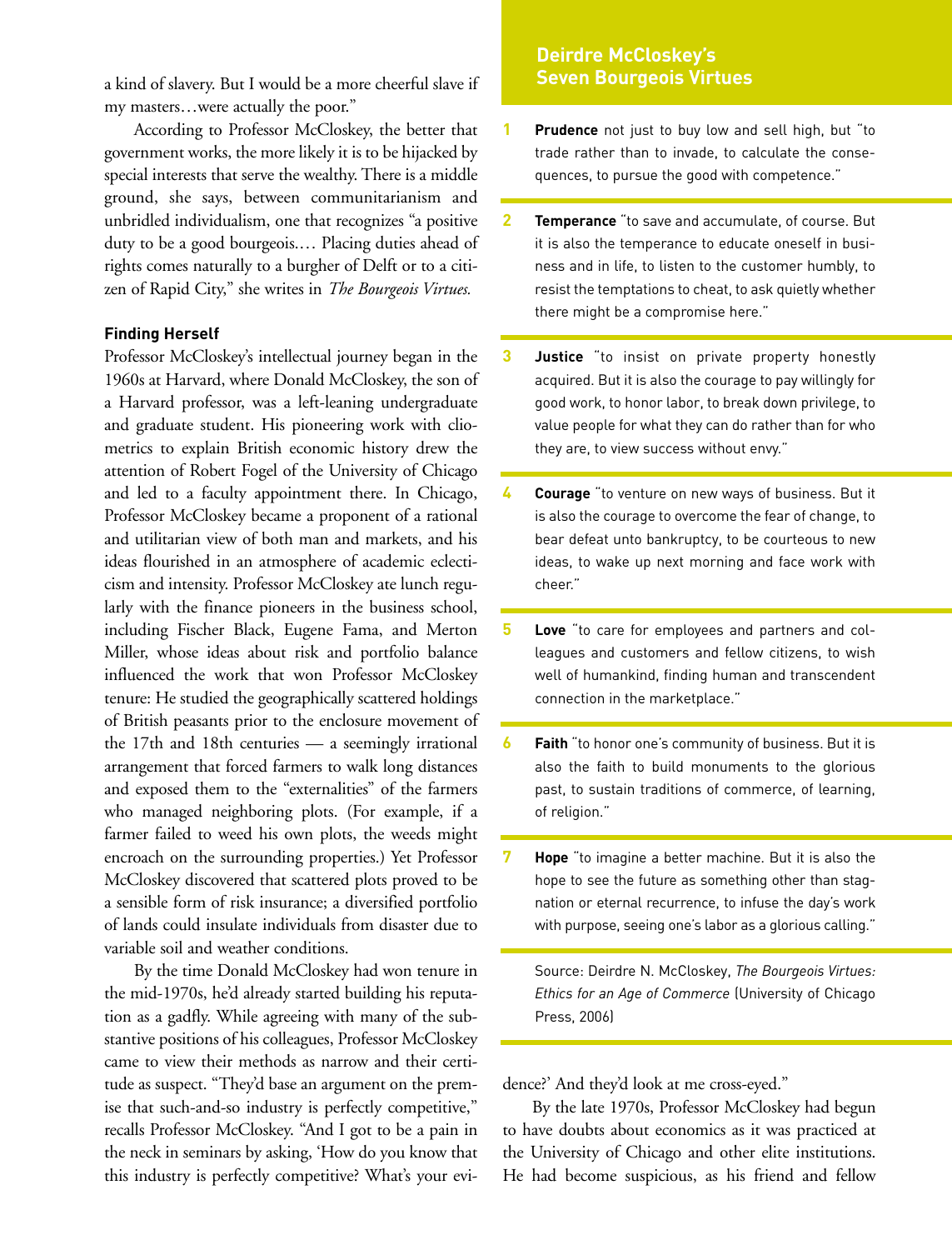Deirdre McCloskey finished her work on *The Bourgeois Virtues* while teaching at Erasmus University in Holland

**7**

economist Arjo Klamer puts it, of its "aura of science" and illusion of exactness. His repeated call for economists to be more empirical, "to stop talking endlessly about the realism of assumptions and go out and measure," as Professor McCloskey puts it, led to run-ins with colleagues, especially Robert Lucas and George Stigler, Nobel laureates who dominated the department. With the departures of his mentor, Robert Fogel, and with those of Milton Friedman and Gary Becker, the gadfly's disillusionment only grew.

In the midst of this turmoil, Professor McCloskey developed a friendship with Wayne Booth, one of the 20th century's most prominent literary critics. Professor Booth, also on the faculty at Chicago, asked Professor McCloskey to give a lecture to his undergraduates on

the rhetoric of economics; Professor McCloskey agreed and then realized he had to figure out what that was. The discussions with Professor Booth eventually developed into *The Rhetoric of Economics,* in which Professor McCloskey deconstructed the writings of leading economists and argued that the mathematical methods of the profession are actually metaphors that serve as both a tool of persuasion and a powerful barrier to entry against speakers of plain English. Professor McCloskey further argued that the metaphors are not neutral, as has long been assumed; some, such as the "invisible hand," Adam Smith's mechanism by which an individual acting in his or her own interest is also helping the community, are subtly ideological. Others, such as the more startling metaphors of Gary Becker, who has likened children to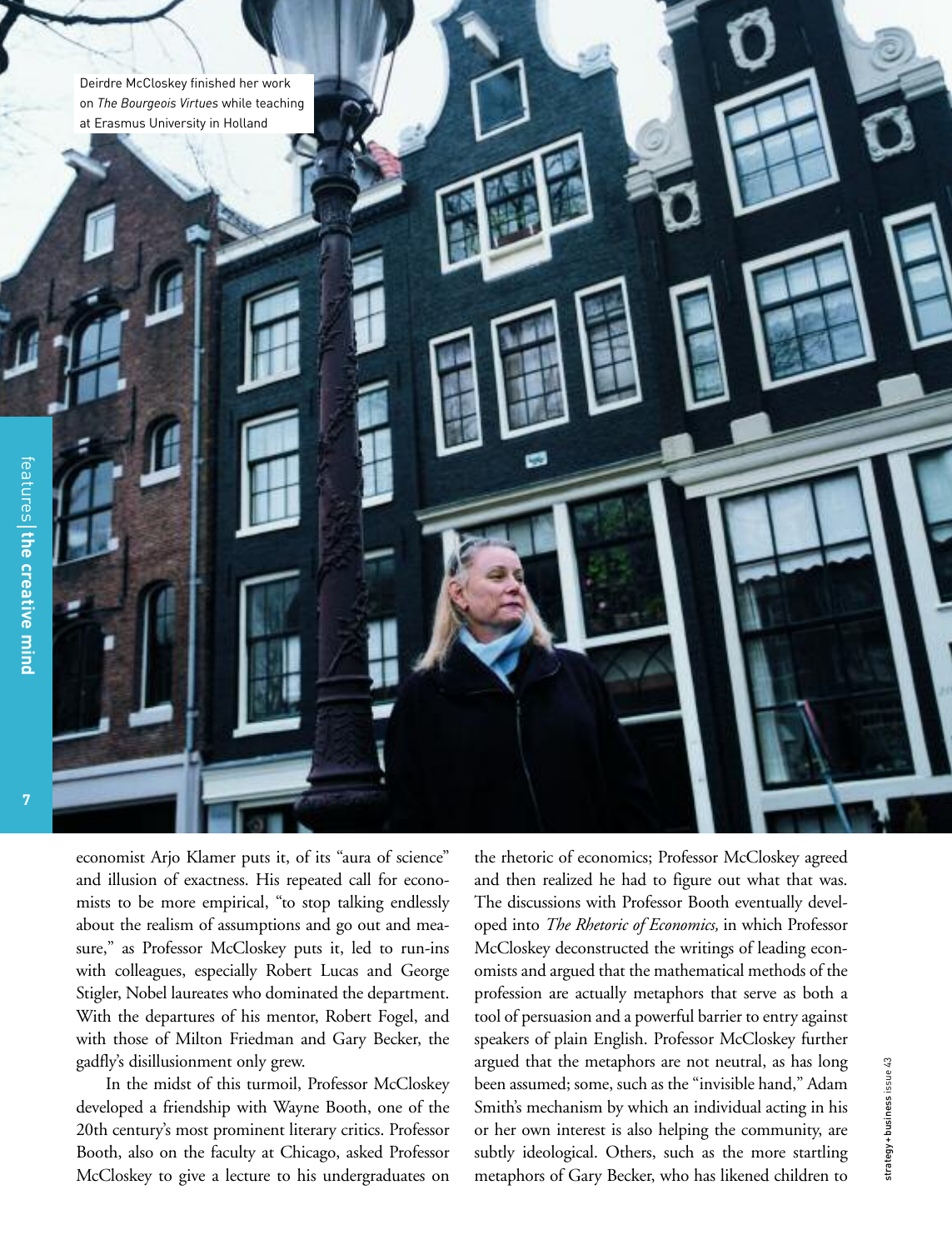durable goods because, like houses, they are "expensive to produce and maintain" and, like refrigerators, "they have a poor secondhand market," are explicitly utilitarian. In Professor McCloskey's world, the power of economists rests on the rhetoric. It's not that their arguments are necessarily right analytically; it's that they're persuasive.

By the time Professor McCloskey published his book on rhetoric, he had left the University of Chicago. A promotion to full professor had been slow in coming. So in 1980, when J. Richard Zecher, a friend and colleague who had left the University of Chicago years earlier, became dean of the business school at the University of Iowa and offered Professor McCloskey a full tenured professorship in both economics and history, he jumped at the chance.

While some economists dismissed Professor McCloskey's book on rhetoric as a frivolous digression, others hailed it as an important step forward in the field. "Her economic rhetoric work is interesting and of considerable value," says Gary Becker. "She's right that opinions are influenced not just by scientific example, but also by rhetoric."

*Rhetoric* put Professor McCloskey on the front lines of a mounting attack against the formalism of modern economics. Another influential book that was published shortly after *Rhetoric, The Making of an Economist,* by Arjo Klamer and David Colander, was based on a study of graduate students in economics and concluded that although only a tiny minority  $-3$  percent  $-$  of the students surveyed considered a "thorough knowledge of the economy" important to success in graduate school, well over half considered excellence in mathematics to be very important. The study underscored Professor McCloskey's argument that economics had drifted too far from empirical research on real-world problems. The Klamer–Colander study also led to the appointment of a commission on graduate education in economics by the American Economic Association, which issued a report in 1991 that concluded, in part, that graduate programs generate "too many *idiots savants,* skilled in technique but innocent of real economic issues."

As the debate about *Rhetoric* and the direction of the economics profession raged in academic circles in the early 1990s, Professor McCloskey was on the cusp of another radical change — this one far more personal. Professor McCloskey was married with two grown children and teaching at the University of Iowa when he began cross-dressing regularly, surfing Internet sites for cross-dressers, and visiting transvestite bars in Chicago. Professor McCloskey, who in the book *Crossing: A Memoir* describes a compulsion to cross-dress from an early age, began the process leading to a sex change.

Few who knew Professor McCloskey anticipated the change. Friends noted that the McCloskeys seemed to be an unusually close couple. Today Professor McCloskey says that she was never explicitly unhappy. But there were signs of anxiety. Claudia Goldin, a former student of Professor McCloskey's and a labor economist at Harvard, recalls that, at the University of Chicago, Donald McCloskey had been a "a psychological train wreck. He was trying to be too much of a man, yelling and screaming all the time."

Today Professor McCloskey is a gracious, eventempered woman — by many accounts, more amiable than Donald was. "My wife disliked Donald, but she loves Deirdre," says Arjo Klamer, who holds a chair in the economics of art and culture department at Erasmus University in Rotterdam. Professor McCloskey readily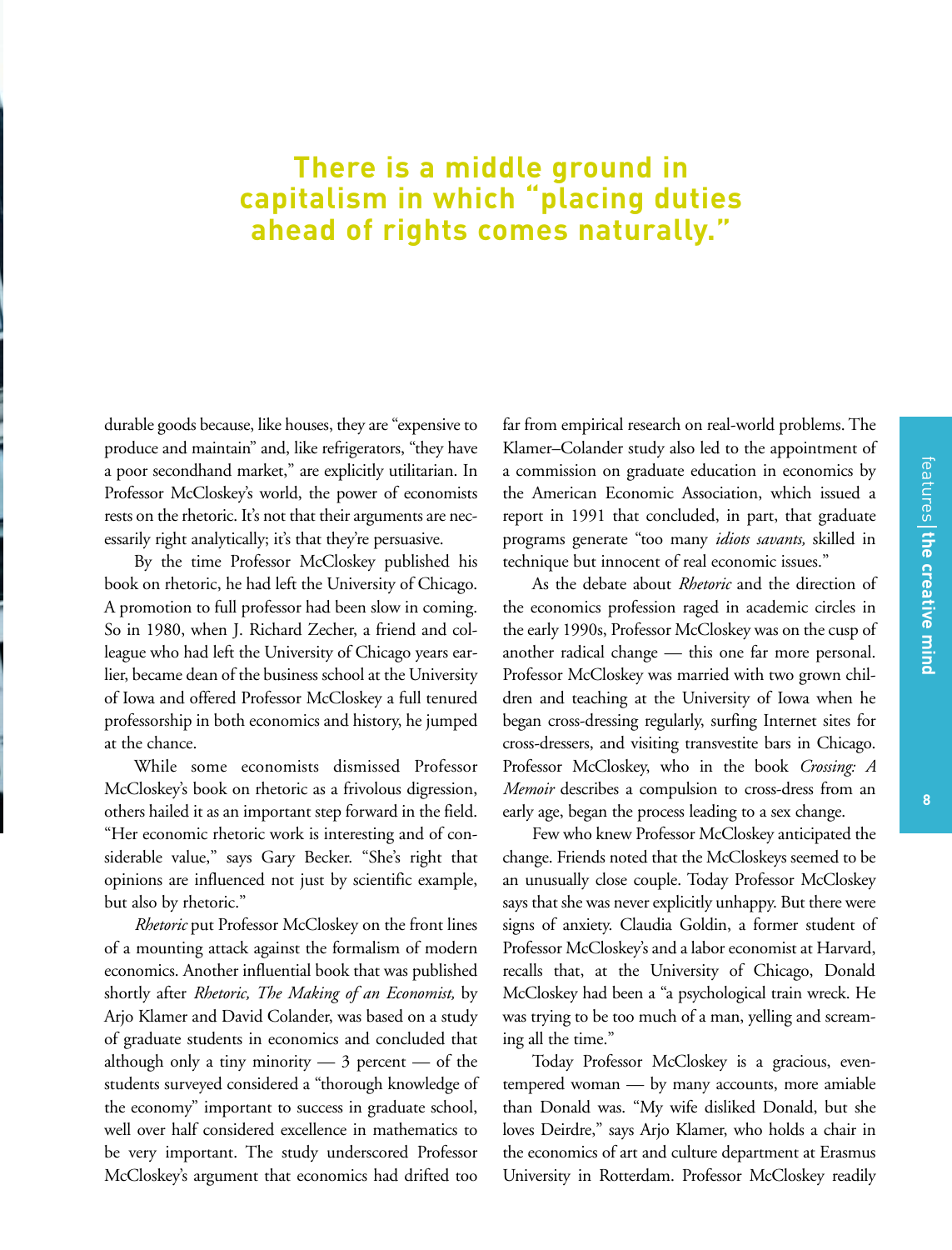# **In Defense of "Noisy Data": Deirdre McCloskey's Campaign against Significance Testing**

Deirdre McCloskey's faith in pragmatism and empirical research also fuels *Size Matters,* her unpublished work that attacks a small but essential rivet that holds together much of accepted modern economic research — significance testing. The idea comes from the field of statistics and holds, roughly, that an effect is significant if there is less than a 5 percent likelihood that it occurred by chance. The book, which Professor McCloskey coauthored with her former student Stephen T. Ziliak, now a professor at Roosevelt University in Chicago, explores how economists have come to mistake statistical significance for economic significance, and how that confusion has led to vast amounts of economic research that is irrelevant or can lead to poor economic policy. They argue that instead of relying on the on–off switch of statistical significance, economists should calculate the costs of being wrong, and use those criteria to help set significance levels. Statistical significance testing, say Professors McCloskey and Ziliak, is too mechanical to be used as a decision-making tool; the considered judgment of scientists, which is messier and less formulaic, would ultimately yield better results.

For example, in the early 1980s, the state of Illinois developed a marginalwage subsidy program designed to reduce the time that workers would need to collect unemployment insurance. The researchers who tested the pilot program determined that the average benefit-to-cost ratio was 4.3 to 1, meaning that Illinois reduced its spending on unemployment insurance by \$4.30 for every \$1 spent on the subsidy. However, the researchers determined that the finding was not *statistically* significant because there was too much "noise" around the data: Instead of the 5 percent significance level, the data showed a 12 percent possibility that the reduction in unemployment insurance might have been caused by something other than the marginal-wage subsidy.

"These nitwits said: 'No. Not worth it! It's insignificant.' It's a perfectly clear example of this confusion between fit and substance," says Professor McCloskey. "If you're the governor of the state, you're a sophisticated person, you don't ask for guarantees. What you want to know is whether it's worth doing this program." It obviously is, says Professor McCloskey, who adds that any reasonable interpretation of the data would conclude that the possibility of a fourto-one benefit-to-cost ratio was too valuable to discard because of a 12 percent risk of being wrong. The cor-

rect course of action, contend Professors McCloskey and Ziliak, would have been to continue the wage subsidy while conducting empirical research to determine the other factors that might have influenced a drop in unemployment spending.

The misuse of significance testing extends into other realms, like medicine, with sometimes devastating costs. Epidemiologists blame the test for the abandonment of such treatments as flutamide, which has shown promise for patients with advanced prostate cancer. A controversial National Institutes of Health study on women's health concluded that eating a low-fat diet does *not* reduce cancer risk even though subjects who avoided fat clearly showed a 9 percent lower risk of contracting breast cancer; critics of the study point out that the finding was dismissed because the results just missed the threshold of statistical significance — not because the low-fat diet was ineffective. "If more women had been studied or the study had gone on just a little longer, the data very likely would have been statistically meaningful and announced as such," one biostatistician said in a February 2006 article in the *Wall Street Journal*.

**— A.G.**

admits that while Donald wouldn't hesitate to "slip a knife" into an opponent, Deirdre would never do that. "I'm nice to everyone, whereas Donald wasn't," says Professor McCloskey. "The personality I now have is very much what I had before adolescence."

The Klamers helped Professor McCloskey make the transition to womanhood. Professor Klamer arranged for Professor McCloskey to get the first of what would be several visiting professorships at Erasmus University in Holland, where, she says, she could make her transition in an atmosphere of tolerance. Professor McCloskey's family was not so supportive. Deirdre's sister, a Harvard psychologist, tried to have her institutionalized twice once having her hauled off from the Palmer House in Chicago where she was attending the annual meeting of the Social Science History Association. Professor McCloskey's former wife, with whom she wished to maintain a friendship, has cut her off entirely, as have her